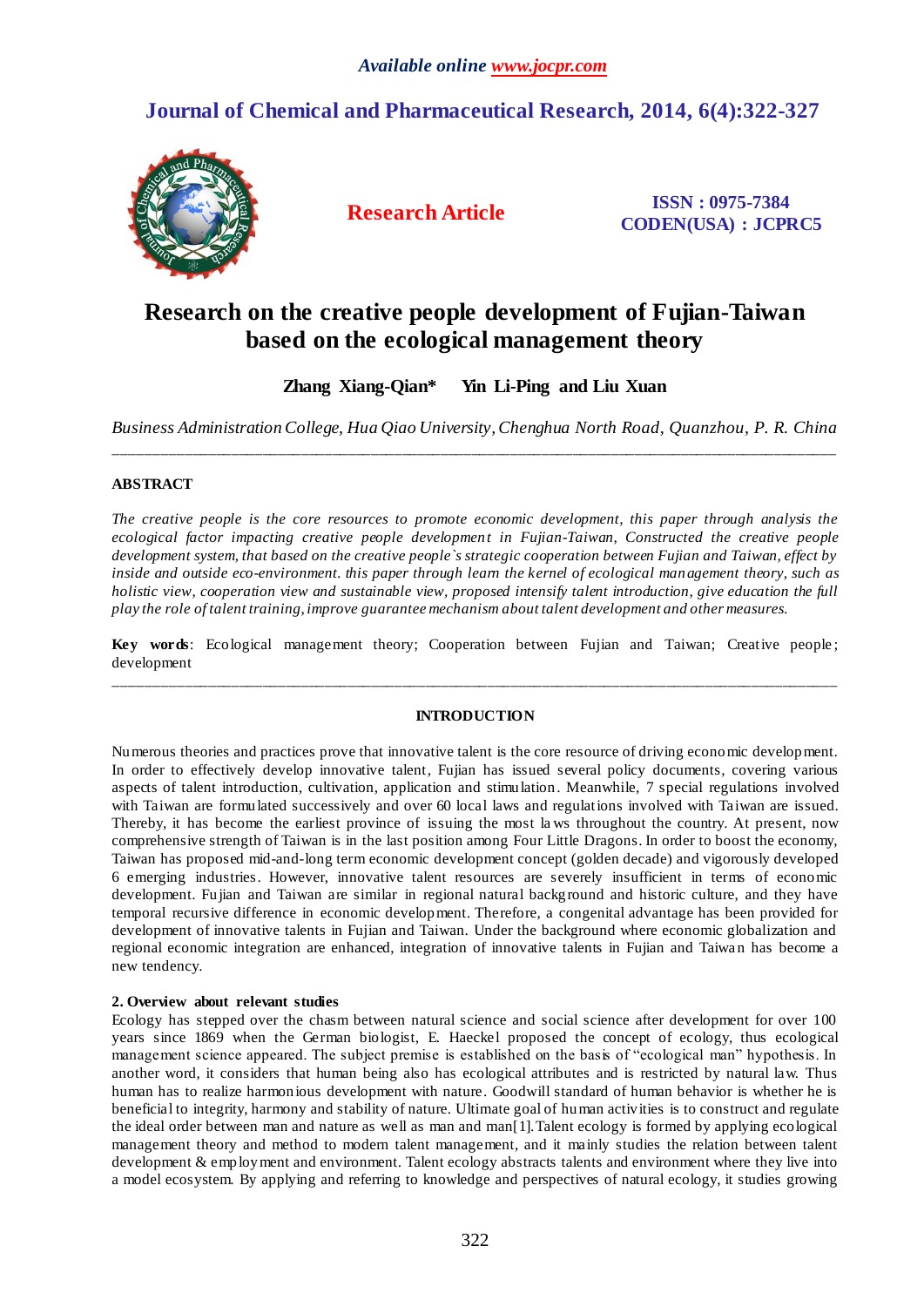of talents, thus the talents will gain sustainable development. ZHANG Yifang[ 2] proposed three basic principles of talent ecology: environment control principle, interrelation & integrality principle, and principle of quantity deciding quality. PENG Jianfeng[3] pointed out that competition of talent attractiveness was essentially the competition of talent ecological environment. SHEN Bangyi[4], ZHU Daming[5], MA Weiguang[6], WU Jiangxing[7], HUANG Mei and WU Guowei[8] etc., who also carried out related research.

*\_\_\_\_\_\_\_\_\_\_\_\_\_\_\_\_\_\_\_\_\_\_\_\_\_\_\_\_\_\_\_\_\_\_\_\_\_\_\_\_\_\_\_\_\_\_\_\_\_\_\_\_\_\_\_\_\_\_\_\_\_\_\_\_\_\_\_\_\_\_\_\_\_\_\_\_\_\_*

#### **3. Current situations of innovative talent development**

| Key index                                                        | Fujian                           | Taiwan                                                    |  |  |
|------------------------------------------------------------------|----------------------------------|-----------------------------------------------------------|--|--|
| Labor force population $(10$ thousand people)                    | 2568                             | 1134                                                      |  |  |
| Tertiary industry personnel and constituent ratio                | 25.0:38.8:36.2                   | 5.0:36.2:58.8                                             |  |  |
| Scientific and technical personnel                               | 239938                           | 287565 (2011)                                             |  |  |
| Population of researchers every 10 thousand people               | 64.0                             | 238 (2011)                                                |  |  |
| R&D expenditure                                                  | 2709891<br>(10 thousand<br>Yuan) | 4132.90 (New Taiwan Currency;<br>100 million Yuan) (2011) |  |  |
| Proportion of $R&D$ expenditure in GDP $(\%)$                    | 1.38                             | 3.02(2011)                                                |  |  |
| Population of higher education students every 10 thousand people | 230                              | 582                                                       |  |  |

|  | Table 1 General situation about innovative talent development of Fujian and Taiwan in 2012 |  |  |  |  |  |
|--|--------------------------------------------------------------------------------------------|--|--|--|--|--|
|  |                                                                                            |  |  |  |  |  |

Data source: *China Statistical Yearbook* and *Fujian Statistical Yearbook* of 2012

The innovative talent resources of Fujian are behind Taiwan, as shown in Table 1, the specific reflection includes: total talents are insufficient; population of higher education students every 10 thousand people is less than 40% of that in Taiwan; population of professional and technical personnel talents every 10 thousand people is lower than the national average. Talent quality does not meet the development requirements. According to *Guidance Directory of Importing Urgent Talents to Fujian in 2013*, Fujian especially lacks top talents in 25 key industries including electronic information, equipment manufacturing, petrochemical industry, automobile industry, and shipping industry. The imbalance between industry structure and employment agency is quite severe. Besides, investment in innovation funds is low and innovation ability is insufficient. Input intensity of R&D expenditure in Fujian was 1.38% in 2012, less than half of Taiwan. In terms of patent application and authorization, the whole province applied for 42773 patents and involved 30461 authorizations in 2012, only occupying 8.7% and 11% of the national total. There are 85 higher education institutions in the province, in which there are only 4 "211" higher education institutions. Most universities are newly built. Many higher vocational education schools are upgraded from technical secondary schools. As a result, the innovative talent training mode is imperfect for the major is single.

Taiwan also exist severe problems. Taiwan lacks independent innovation ability and is short of innovative talents of emerging industries. The fundamental research of Taiwan is not solid enough and key technology of high-tech industry is controlled by advanced countries. There is a severe imbalance between human capital structure and industry structure, and talent shortage in high-tech industry co-exists with unemployment in traditional industries. Taiwan has ignored development of other high-tech industries except information hardware industry, such as software industry, biotechnology and environmental protection industry for a long time, so its innovative talent cultivation has been simplified. Talent outflow is quite severe in Taiwan, about 20 to 30 thousand people move out from Taiwan every year, in which white-collar workers are in the majority. The quantity of higher education institutions is increasing rapidly, thus supply seriously exceeds demand. Many schools are faced with insufficient enrollment. Meanwhile, quality of talent cultivation decreases. Unemployed people of college degree or above occupied 41.11% of the total unemployed population in 2010. The average unemployment weeks also extended to 30.72 weeks.

#### **4. Innovative talent development system of Fujian and Taiwan based on ecological management theory 4.1 Analyses on influence factors of innovati ve talent development in Fujian and Taiwan based on ecological management theory**

## **4.1.1 Analysis on external ecological environment**

External ecological environment of innovative talent development covers politics, economy, technology, education and culture. Political factor refers to policies and regulations issued by the state and government as well as the implemented talent system, is the foundation of innovative talent development. Economy factor includes social and economic conditions as well as the operation conditions, development tendency, industry structure, transportation and resources. It influences distribution, structure and category of innovative talents. Technology factor covers technology level, technology force, technology system, technology policy, and technology legislation. It is the huge force of driving innovative talents to be occupied in innovation activities. Education factor plays a direct role in innovative talent development; the primary function of education is to promote personal development and cultivate personalized talents. A good humanistic environment factor includes living environment, work environment, cultural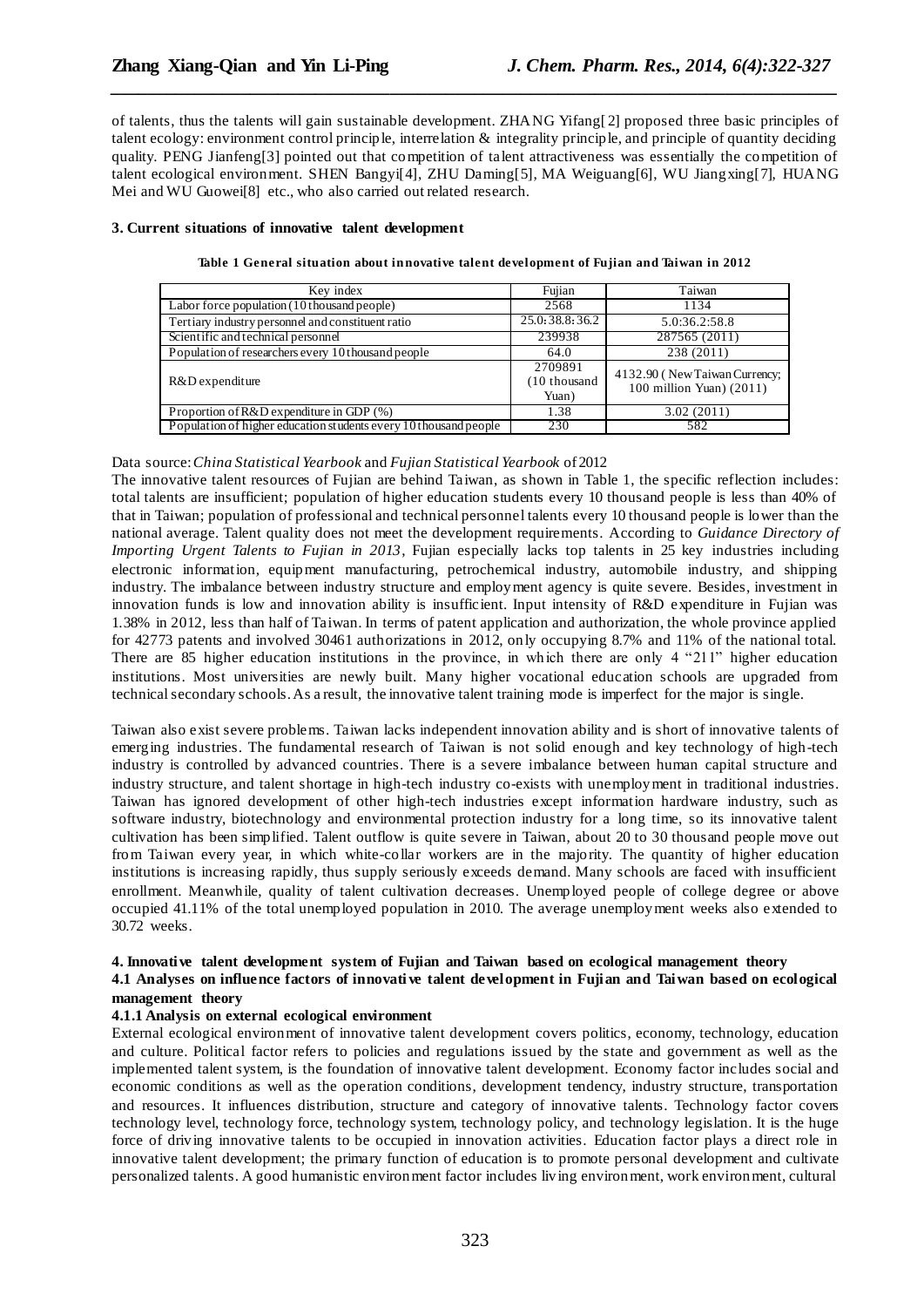environment and public opinion environment. As the social foundation of constructing innovative talent growth and development, it is full of influence in the aspect of ideology.

*\_\_\_\_\_\_\_\_\_\_\_\_\_\_\_\_\_\_\_\_\_\_\_\_\_\_\_\_\_\_\_\_\_\_\_\_\_\_\_\_\_\_\_\_\_\_\_\_\_\_\_\_\_\_\_\_\_\_\_\_\_\_\_\_\_\_\_\_\_\_\_\_\_\_\_\_\_\_*

#### **4.1.2 Analysis on internal ecological environment**

Internal ecological environment of innovative talent development refers to the set of microenvironment factors that play an important role in innovative talent development, covering enterprises, government, scientific research institutions, higher education institutions, and talent service agencies. Innovative talent development depends on the guarantee of good policy and system. As both the gathering place of numerous high-level innovative talents and an important site of cultivating innovative talents, higher education institutions and scientific research institutions are of vital importance. Enterprise is the subject of independent innovation. In Western developed countries, over 80% of innovative products come from enterprises. As a service organization of talent allocation and flow, talent service agencies have built a communication bridge between employers and innovative talents. Its functions in regional talent development are reflected in improvement for efficiency and benefit of regional talent cooperation and guidance for gathering of talents in key industries and competitive industries through market operation mode.

#### **4.1.3 Strategic cooperation of innovative talent development in Fujian and Taiwan**

Fujian and Taiwan have many common and complementary parts in terms of innovative talent development. (1) Complementary talent resource base. Fujian possesses some advantages in fundamental researches, while Taiwan is slightly better than Fujian in application technology talents as well as financial, trade and enterprise operation and management talents. (2) Stable political base. Due to reform and opening policies in mainland, there is some positive preferential policies toward Taiwan and policy support of Fujian toward Taiwan . (3) Good economic base. In 2008 when global financial crisis broke out, Taiwan effectively weakened the impact of financial crisis via its extensive economic and trade cooperation with mainland. As for Fujian, economic, trade and cultural exchanges and cooperation is comprehensively strengthened and deepened via the important platform of prior trial. (4) Solid culture base. "Five-edge" advantage is the culture base for Fujian and Taiwan to produce and establish strategic cooperation of innovative talent development. With realization of "three exchanges" and signing of "ECFA" between Taiwan and mainland has provided an important opportunity.

#### **4.2 Innovative talent development system of Fujian and Taiwan based on ecological management theory**

From the research perspective of ecological management theory, innovative talents and the social environment have formed an ecological system of innovative talent similar to natural ecos ystem. Mutual effect and mutual influence exist among the innovative talent individual, population and external environment inside the system. Similar to natural ecosystem, innovative talent development system can be established in Fujian and Taiwan. As sh own in Fig. 1, innovative talent development system of Fujian and Taiwan is based on strategic cooperation between Fujian and Taiwan. The united training mode of "government – enterprise – school – research institution – talent service agency" is formed, and efficient development of innovative talents is realized under the effects of external environment including politics, economy, technology, education and humanity.



**Figure 1. Innovative talent development system of Fujian and Taiwan**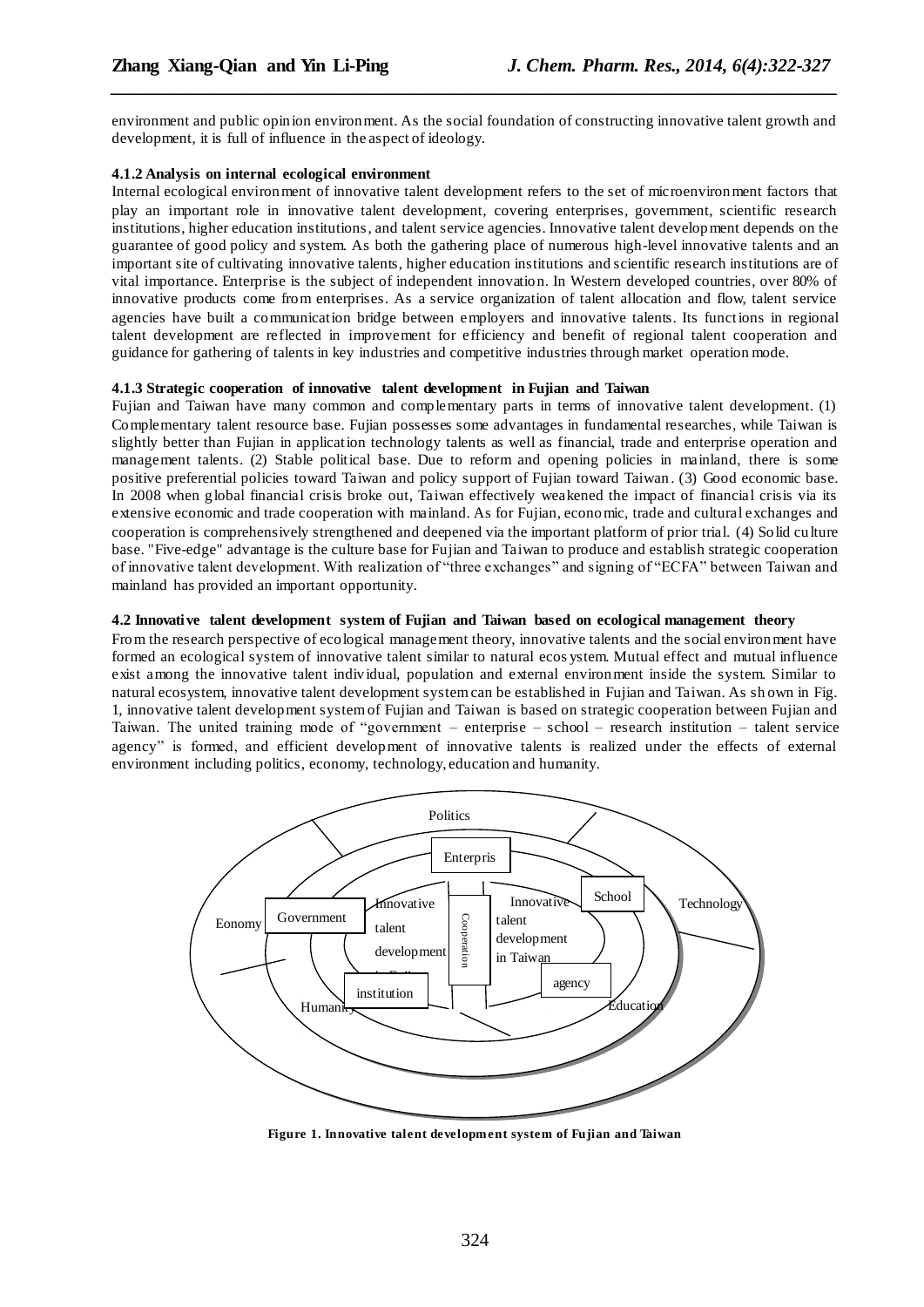#### **5. Innovative talent development principle of Fujian and Taiwan based on ecological management theory 5.1 Principles of sustainability**

*\_\_\_\_\_\_\_\_\_\_\_\_\_\_\_\_\_\_\_\_\_\_\_\_\_\_\_\_\_\_\_\_\_\_\_\_\_\_\_\_\_\_\_\_\_\_\_\_\_\_\_\_\_\_\_\_\_\_\_\_\_\_\_\_\_\_\_\_\_\_\_\_\_\_\_\_\_\_*

Ecological management theory treats long-term sustainability as the basic value. It tries to solve sustainability problems among generations rather than focus on handling the current problems[ 10]. Innovative talent development system is an organic system as well as a system of sustainable development. From the growing law and knowledge structure of innovative talents, innovative talents need a process of continuous accumulation and enhancement. Therefore, in terms of innovative talent development, talents should be endowed with the internal condition of sustainable development under combined action of government, enterprises, higher education institutions, scientific research institutions, and talent service agencies. From the aspect of external support system for innovative talents, innovative talents together with the economic, technological, educational and cultural environments where they grow have formed an ecological system of interaction, interdependence and mutualis m. Moreover, transmission and exchange of substance, energy and information are conducted continuously.

#### **5.2 Principle of integrity**

According to the thought of ecological management theory, principle of integrity aims at scientific management for the overall structure composed of factors. It tries to realize the optimum management effect through combined action of various factors in the integrity. Therefore, various factors of affecting innovative talent development should be associated, so as to form a value chain of innovative talent development. The value chain will closely connect stakeholders of the overall innovative talent development, and innovative talent development is a factor in value net. The subject of innovative talent development has to coordinate relation of other factors in various aspects, optimize living environment of talents, and meanwhile integrate external res ources. In addition, according to principle of integrity, ecological management effect of regional combination will be far better than ecological management effect of a single aspect.

#### **5.3 Principle of cooperative symbiosis**

In a complete ecological system, a system formed in competition, neutral, cooperation and symbiosis among different species through long-term interaction and natural selection is a highly optimized organization system. No wasting of resources exists in the system; it can maintain dynamic ecological balance by itself and realize harmonious coexistence with the external environment. Development of innovative talents in Fujian and Taiwan can fully refer to the principle of ecological system optimization for design and optimization. The two p laces also have differences and complementary space in technology, economy and education, and comparative economic interest is contained. Through cooperative development of innovative talents, the two places can realize optimal configuration and efficient integration of various factors in the system, and meanwhile improve competitiveness of innovative talents together.

# **6. Supporting management measures of innovative talent development in Fujian and Taiwan**

# **6.1 Strengthening strategic cooperation between the two places in innovative talent development**

Firstly, cooperation development departments of innovative talents in Fujian and Taiwan needs to be promoted, and official guiding institutions and contact coordination mechanism should be established. They must discuss important issues before them, like law and policy, resource allocation, scientific research and educational training. Secondly, the force of educational cooperation between Fujian and Taiwan can be increased. The gate of mutual academic recognition on both sides of the Taiwan Straits should be reopened, so as to promote joint admissions, student exchange and mutual recognition of credit between the two places. Academic exchange must be by way of teacher exchange and mutual establishment of bases. Thirdly, technological exchanges and cooperation between Fujian and Taiwan should be expanded. The two places can set up Fujian and Taiwan Science Park according to the development requirements of high-tech industry, so as to attract and gather talents, form joint research, and share the research achievements. Fourthly, cooperation among talent service agencies of Fujian and Taiwan must be accelerated. Talent service agencies of Fujian and Taiwan should be encouraged to establish branches in the other side and intensify talent resource market cooperation and information resource sharing between the two places.

#### **6.2 Gathering talents via transformation, upgrading and in-depth but joint of industries**

On the one hand, Fujian and Taiwan should strengthen upgrading of industry structure and extend to the top end of "smiling curve". Producer services including research and development, design, brand cultivation and supply chain management need to be intensified, and distinct "technology intensive" modern industria l system must be established. Innovative talents can be gathered by setting up innovation transformation service platforms such as national key laboratory, engineering and technological research center. On the other hand, Fujian and Taiwan can depend on the science park and focus on advanced manufacturing industry, strategic emerging industry and producer services. They can put forth effort to carry forward connection of three leading industries which are electronic information, equipment manufacturing and petrochemical engineering, deepen the joint of producer services including industrial design, modern logistics, and e-commerce, and meanwhile intensify cooperation in high-end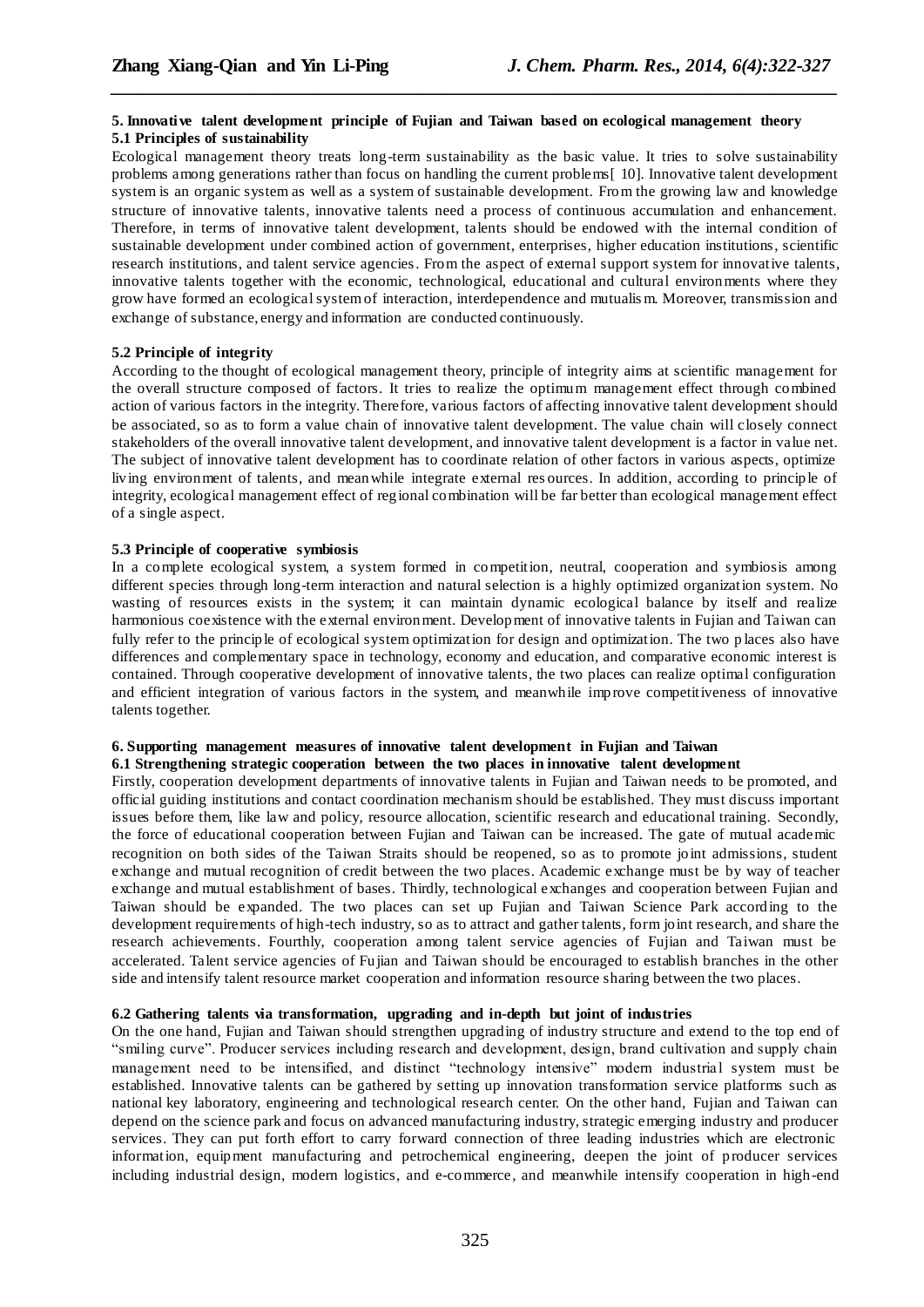manufacturing industry and modern service industry. At the same time, united talent development center can be established to give play to advantages of different fields. In this way, training can be organized for professional and management talents in the two places, so as to promote their professional skill and management skill.

*\_\_\_\_\_\_\_\_\_\_\_\_\_\_\_\_\_\_\_\_\_\_\_\_\_\_\_\_\_\_\_\_\_\_\_\_\_\_\_\_\_\_\_\_\_\_\_\_\_\_\_\_\_\_\_\_\_\_\_\_\_\_\_\_\_\_\_\_\_\_\_\_\_\_\_\_\_\_*

#### **6.3 Increasing the force of introducing high-level innovative talents**

Firstly, Fujian and Taiwan should form a combined force to introduce talents. By fully utilizing the innovation advantage of Taiwan and the development opportunity of west coast of Taiwan Strait and taking advantage of its role as home town of overseas Chinese. Furthermore, cooperative development of human resources among mainland, Taiwan and Hong Kong has to be carried out positively; talent exchange and training interactive mechanis m need s to be formed. Secondly, talent introduction platform should be set up. We should stick to introducing talents via project, task and industry. Butt joint between talents and projects needs to be promoted, and interaction with industry has to be enhanced. Construction for scientific research institutions, technological innovation center and high -tech enterprise incubation base should be reinforced in Fujian and Taiwan. Attraction for high -level talents needs to be enhanced in Fujian and Taiwan. Thirdly, Fujian and Taiwan should establish "flexible" mechanism of introducing talents, to simplify talent introduction procedures and open the fast lane for talent introduction. By combining "ownership" with "application", talents can be introduced by adopting various methods such as project cooperation, short-term part-time job, investigation and giving lectures, technology investment, and cooperative management.

#### **6.4 Fully utilizing education to cultivate innovative talents**

In terms of vocational education, the mature vocational education system of Taiwan can be utilized to recruit students of Fujian. Secondary vocational education can be developed by focusing on industrial cluster in Fujian and Taiwan; vocational education for undergraduates and maters needs to be intensified, and it can be intersected with regular higher education at undergraduate level. In another word, junior college of vocational education can be promoted to regular higher education institutions. At the stage of undergraduate education, curriculum system structure of science and engineering major should be adjusted by combining liberal education with professional education. Meanwhile, direction of subject and major can be set according to the talent demand of economic development. The training objective is intermediate technological, academic and professional talents. At the stage of postgraduate education, elite education must be implemented; top talent cultivation model under the background of mass higher education should be positively explored. The training objective of knowledge transfer needs to be transformed into knowledge innovation as soon as possible<sup>[9]</sup>. In terms of further education, Fujian and Taiwan should focus on organizing various high-end trainings and further education at postgraduate level. Postgraduate education of professional degree needs to be developed vigorously; cultivation for talents of interdiscipline, boundary science and emerging discipline has to be valued.

# **6.5 Establishing "government – enterprise – school – research institution – talent service agency" joint development system of innovative talents.**

The specific modes is a technology innovation alliance guided and supported by the government , and meanwhile it is formed via the abundant capital and strong industrialization ability of enterprises by combining with the scientific and technological bases of the region and scientific research institutions or universities. It will share the research achievements according to the agreement. A high-tech park can be built. By depending on scientific research institutions of Fujian and Taiwan as well as technological and intellectual support from higher education institutions, an area can be marked out in a certain place of Fujian Province to gather a large batch of high-tech enterprises in Fujian and Taiwan, and the government should provide preferential policies and a good soft and hardware environment. Innovative talent cultivation base should be set up in Fujian and Taiwan. The cultivation base can be based on the strength of higher education institutions and scientific research institution, and oriented by talent demand of new high-tech enterprises in Fujian and Taiwan. It is driven by training institutions and talent market together, and the training mode of "talents + project" is implemented. Cooperation between school and enterprise can be strengthened. By relying on higher education institutions, talents can be cultivated through cooperation among schools, cooperation between school and enterprise, cooperation among schoo l etc. [10].

#### **6.6 Optimizing guarantee mechanism of innovative talent development**

(1) Perfect public service system of talent development in Fujian and Taiwan. (2) Strengthen public service platform construction. Information platform, employment service p latform of college graduates, talent training & education platform, and project talent exchange platform of Fujian and Taiwan must be created vigorously. Regional talent resource sharing and talent resource service connection should be realized. (3) Increase allocation force of talent resource market, and perfect talent market system. (4) Establish talent information network system. Construction of talent information network platform should be accelerated in Fujian and Taiwan, to realize networking and connection of talent market within the region. Moreover, cooperative relationship must be built with overseas recruitment agencies, to establish talent information network system of communicating with the world. (5) Construct guarantee mechanism of talent flow in Fujian and Taiwan. Policies about transit, inhabitation, employment,